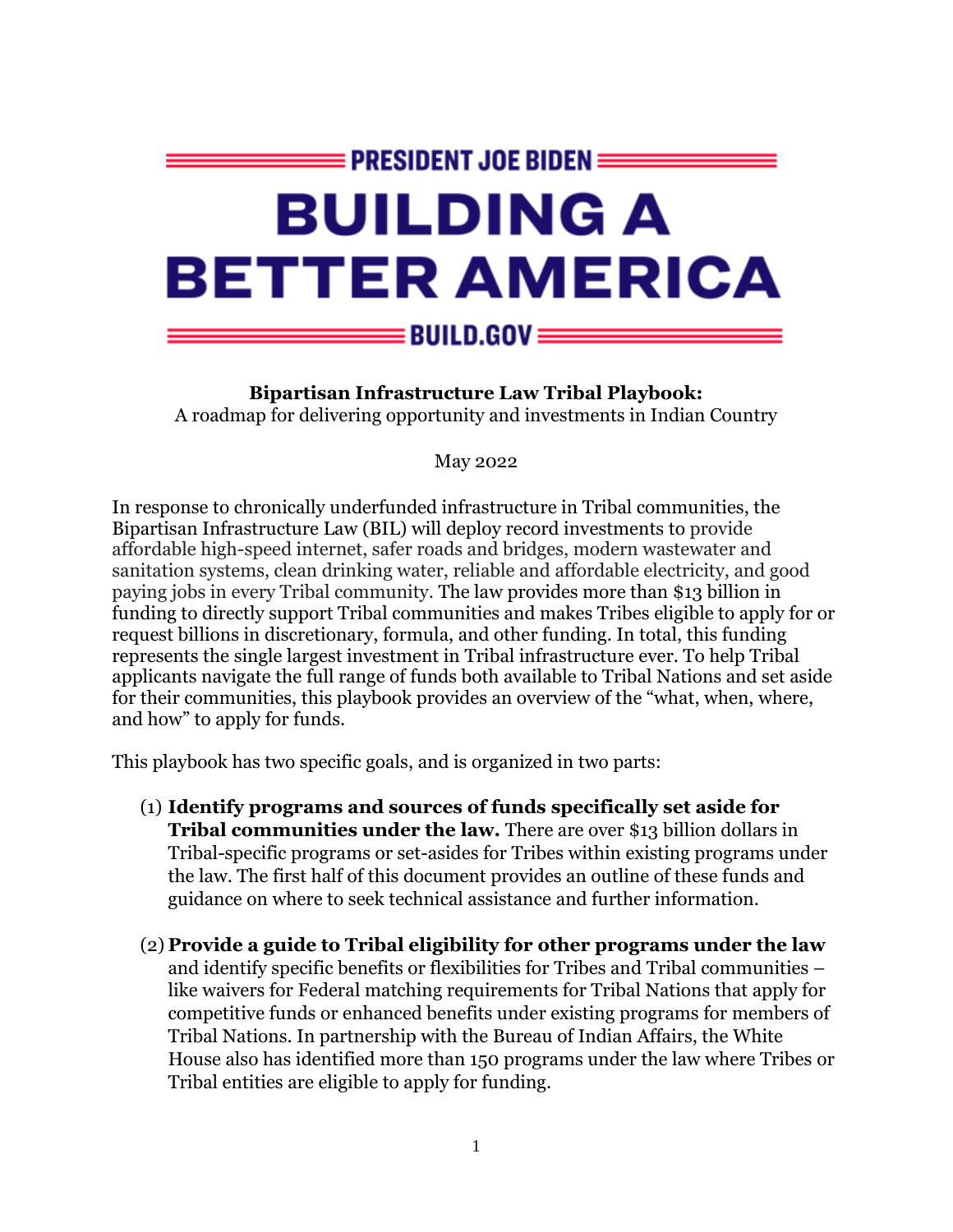### **Part I: Tribal Set Asides**

| Program Name                                                    | Agency     | Funding | Description                                                                                                                                                                                                            |
|-----------------------------------------------------------------|------------|---------|------------------------------------------------------------------------------------------------------------------------------------------------------------------------------------------------------------------------|
| <b>IHS Sanitation Facilities</b><br><b>Construction Program</b> | <b>HHS</b> | \$3.5 B | Funding to build infrastructure necessary to ensure a safe<br>supply of drinking water, reliable sewage systems, and solid<br>waste disposal facilities.                                                               |
| <b>Tribal Transportation</b><br>Program                         | <b>DOT</b> | \$3.0 B | Funding to increase safety, mobility, and access for Tribal<br>communities.                                                                                                                                            |
| <b>Indian Water Rights</b><br><b>Settlements</b>                | <b>DOI</b> | \$2.5 B | Funding to satisfy Federal obligations under Indian water<br>rights settlements reached as of November 15 <sup>th</sup> , 2022.                                                                                        |
| <b>Tribal Broadband</b><br><b>Connectivity Program</b>          | <b>DOC</b> | \$2.0 B | Funding for an existing grant program that invests in<br>broadband infrastructure, distance learning, telehealth, and<br>activities that promote access and adoption of these services.                                |
| <b>Clean Water and</b><br><b>Drinking Water Grants</b>          | <b>EPA</b> | \$0.9 B | Funding for several programs at EPA to promote safe,<br>healthy, and clean drinking water through State Revolving<br>Funds.                                                                                            |
| <b>Tribal Transportation</b><br><b>Facility Bridges</b>         | <b>DOT</b> | \$0.8 B | Funding for planning, designing, engineering, replacing,<br>improving, or constructing bridges on Tribal lands.                                                                                                        |
| <b>Safety of Dams</b>                                           | <b>DOI</b> | \$0.3 B | Funding for the Bureau of Indian Affairs to improve the<br>safety of dams, water sanitation, and other facilities.                                                                                                     |
| <b>Climate Adaptation and</b><br><b>Community Relocation</b>    | <b>DOI</b> | \$0.2 B | Funding to pursue climate-resilient planning, and implement<br>managed retreat, expansion, protect-in-place, and relocation<br>options for threats associated with the climate change and<br>environmental degradation |
| <b>Tribal Orphaned Wells</b>                                    | <b>DOI</b> | \$0.2 B | Funding to plug, cap, and remediate orphan oil and gas wells<br>on Tribal lands.                                                                                                                                       |
| <b>TOTAL</b>                                                    |            |         | > \$13 billion                                                                                                                                                                                                         |

#### **Over \$13 billion set aside for Tribal infrastructure**

#### *Promoting affordable, high-speed internet*

Access to affordable, high-speed internet access is a modern-day necessity. But too often, Tribal communities have been left behind in the pursuit of universal broadband coverage at affordable rates. According to the Federal Communications Commission's 2021 Broadband Deployment Report, less than half of households living on Tribal lands possess high-speed internet at home. To close this digital divide, BIL includes billions of dollars of investments in laying the critical broadband infrastructure and lowering costs to connect families.

• *Tribal Broadband Connectivity Grant Program*: BIL allocates \$2 billion to Tribal governments, Tribal organizations, and Tribal colleges and universities for an existing grant program that invests in broadband infrastructure, distance learning, telehealth, and activities that promote access and adoption of these services. This infusion of funding through the Department of Commerce's National Telecommunications and Information Administration (NTIA) triples the Federal government's support for a critical program to connect Tribal communities to the internet. Though Tribal lands have access to other broadband funds—including in other provisions of the Bipartisan Infrastructure Law—these funds will give Tribal governments the flexibility to determine the best route to meet their communities' needs. Funds will be distributed through competitive grants that do not require matching funds. Interested parties must submit a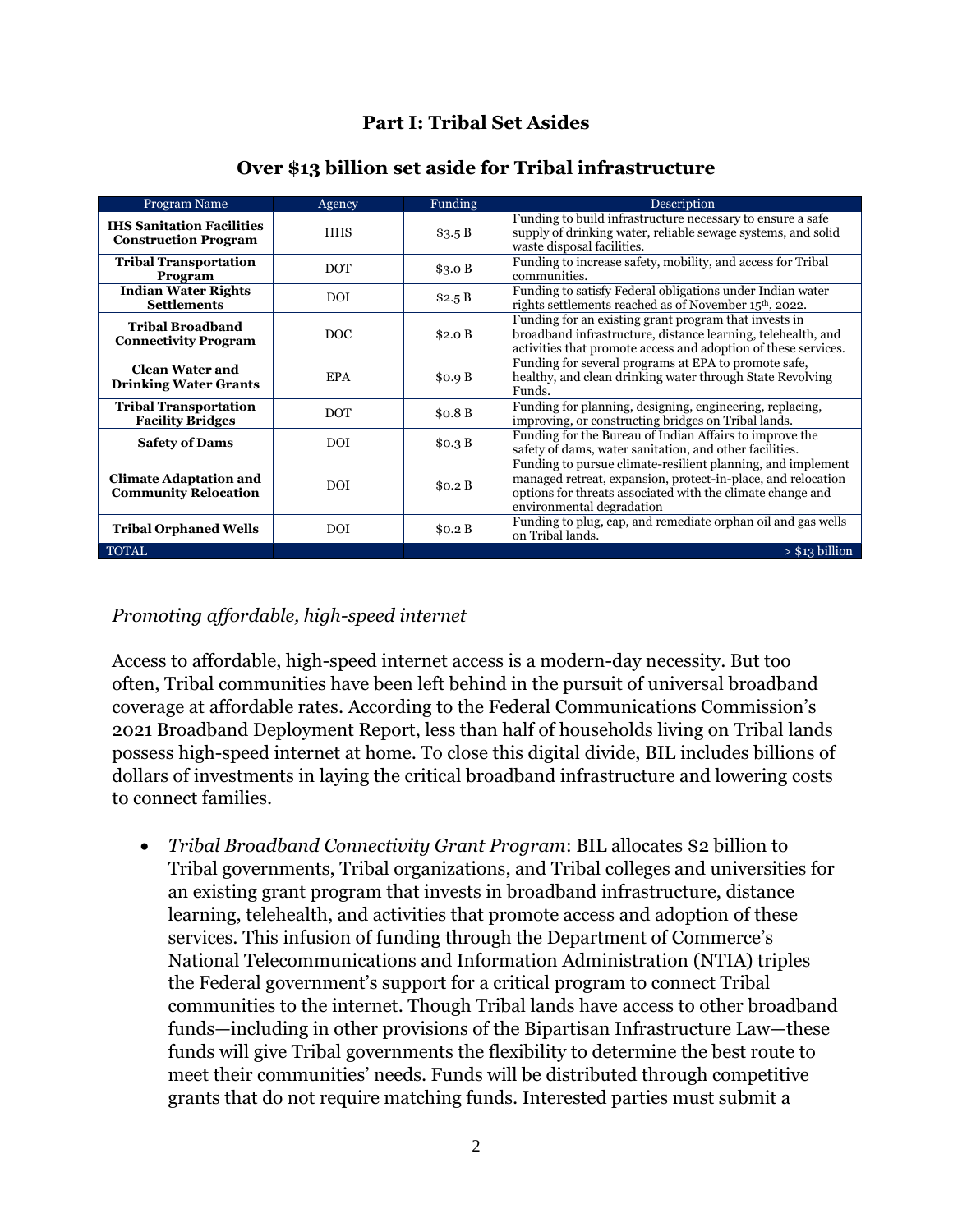formal application outlining their project proposal. The application period will open following a [Tribal consultation](https://highways.dot.gov/federal-lands/programs/significant) by the Department of Commerce. More information can be found on the assistance listing [here.](https://broadbandusa.ntia.doc.gov/resources/grant-programs/tribal-broadband-connectivity-program)

- *State Digital Equity Planning Grant Program*: BIL provides \$60 million in grants to states, territories, Tribal governments, Alaska Native entities, and Native Hawaiian organizations through a new program at the Department of Commerce's NTIA. These funds are intended to be used to develop State/Territory/Tribal digital equity plans. At least five percent of these funds, and a portion of the State Digital Equity Capacity Funds, will be distributed to Tribal governments, Alaska Native entities, and Native Hawaiian organizations to support digital equity planning. More information, including technical assistance, can be found [here.](https://broadbandusa.ntia.doc.gov/digital-equity-programs)
- *State Digital Equity Capacity Grant Program*: BIL provides \$1.44 billion in grants to states, territories, Tribal governments, Alaska Native entities, and Native Hawaiian organizations through a new program at the Department of Commerce's NTIA. These funds can be used to advance digital equity plans, expand broadband adoption, or support technological literacy (funding to develop digital equity plans is described in the bullet above). At least five percent of funds, or more than \$70 million, will be distributed to Tribal governments, Alaska Native entities, and Native Hawaiian organizations. More information, including technical assistance, can be found [here.](https://broadbandusa.ntia.doc.gov/digital-equity-programs)
- *Digital Equity Competitive Grant Program*: BIL provides \$1.25 billion over five years through a new program at the Department of Commerce's NTIA. These grants go to projects that support the adoption and use of high-speed internet among underserved communities, including Tribal communities. Eligible applicants include Tribal governments, Alaska Native entities, and Native Hawaiian organizations who will receive at least \$62.5 million worth of awards. More information, including technical assistance, can be found [here.](https://broadbandusa.ntia.doc.gov/digital-equity-programs)

### *Rebuilding Roads, Bridges, and Public Transportation in Indian Country*

Rampant underinvestment in Tribal roads and bridges has placed hardships on tribal communities, negatively harming connectivity, economic development, and community safety. BIL substantially increases investments in transportation-related Tribal infrastructure to rebuild and upgrade these critical transit systems, including the estimated 145,000 miles of roads passing through Tribal lands.

• *Tribal Transportation Program*: BIL includes nearly \$3 billion in funding for the Tribal Transportation Program. Funding is deployed through a number of vehicles toward transportation projects that increase safety, mobility, and access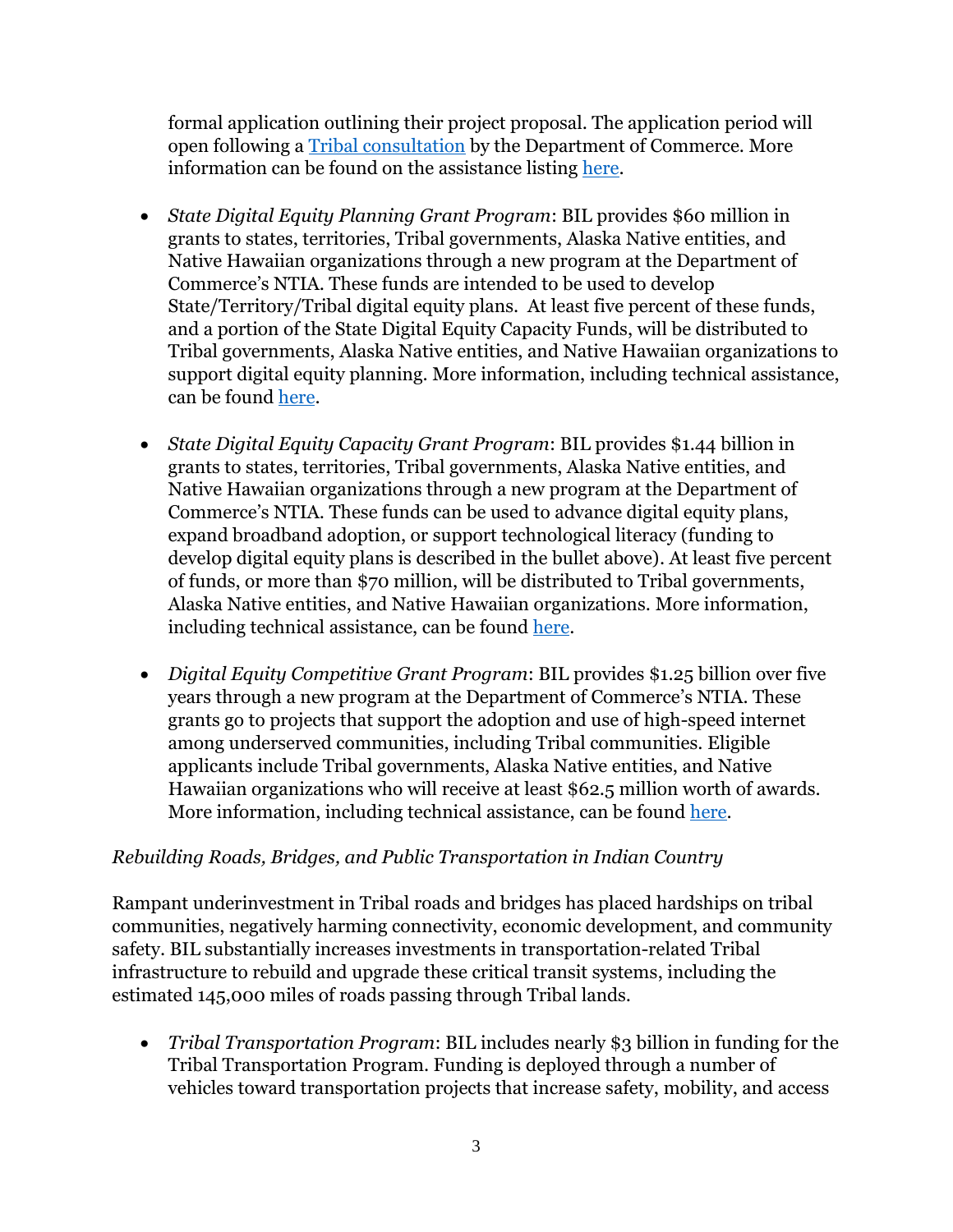for Tribal communities. Federally-recognized Tribal governments are eligible to apply. Funds will be administered over five years, with additional guidance on eligible uses of funds will come in the next few months. More information on specific programs and eligibilities can be found [here.](https://www.transportation.gov/grants/multimodal-project-discretionary-grant-notice-funding-opportunity)

- *Tribal High Priority Projects Program*: BIL sets aside \$45 million of Tribal Transportation Program funds over five years for a competitive grant program to fund a Tribe's highest priority transportation project, if other funds received under the Tribal Transportation Program are insufficient to cover total costs. Funds can also flow to Tribes that experience disasters that render transportation facilities unusable.
- *Tribal Transportation Facility Bridges*: BIL sets aside a proportion of funds under the Bridge Formula Program for Tribal bridges. Over four years, the Department of Transportation will invest \$825 million in planning, designing, engineering, replacing, improving, or constructing bridges on Tribal lands. In addition, Tribal governments are also eligible for a \$200 million set-aside from the Bridge Investment Program to improve the condition, safety, efficiency, and reliability of bridges on the National Bridge Inventory. More information, including regulations, a recorded webinar, and contact information for program staff is available [here.](https://highways.dot.gov/federal-lands/programs-tribal/bridge)
- *Nationally Significant Federal Lands and Tribal Projects*: BIL allocates \$275 million over five years to an existing program offered by the Department of Transportation. The funding goes toward construction, reconstruction, and rehabilitation of nationally significant projects within, adjacent to, or accessing Federal and tribal lands. All applicants eligible to receive funding under the Tribal Transportation Program—which includes Tribal governments—are eligible to apply. In addition, Tribal governments are eligible for 100% cost share. More information, including program status, resources, and a webinar schedule, can be found [here.](https://highways.dot.gov/federal-lands/programs/significant)
- *Tribal Transit Program:* BIL includes approximately \$230 million to the Public Transportation on Indian Reservations program. This includes over \$180 million to a formula grant issued to Federally recognized Tribes and Alaska Native Village for public transportation on Tribal lands, as well as more than \$45 million in competitive funding for the same purpose. More information is available [here.](https://www.transit.dot.gov/tribal-transit)
- *Railroad Crossing Elimination Program:* BIL invests \$3 billion for making improvements to highway and pathway rail crossings. At least 20 percent of funds are reserved for projects in rural areas or on Tribal lands. For Fiscal Year 2022, \$600 million will be made available to states, Tribes, local governments, and regional/local transportation bodies. More information is available [here.](https://railroads.dot.gov/elibrary/railroad-crossing-elimination-grant-program-fact-sheet)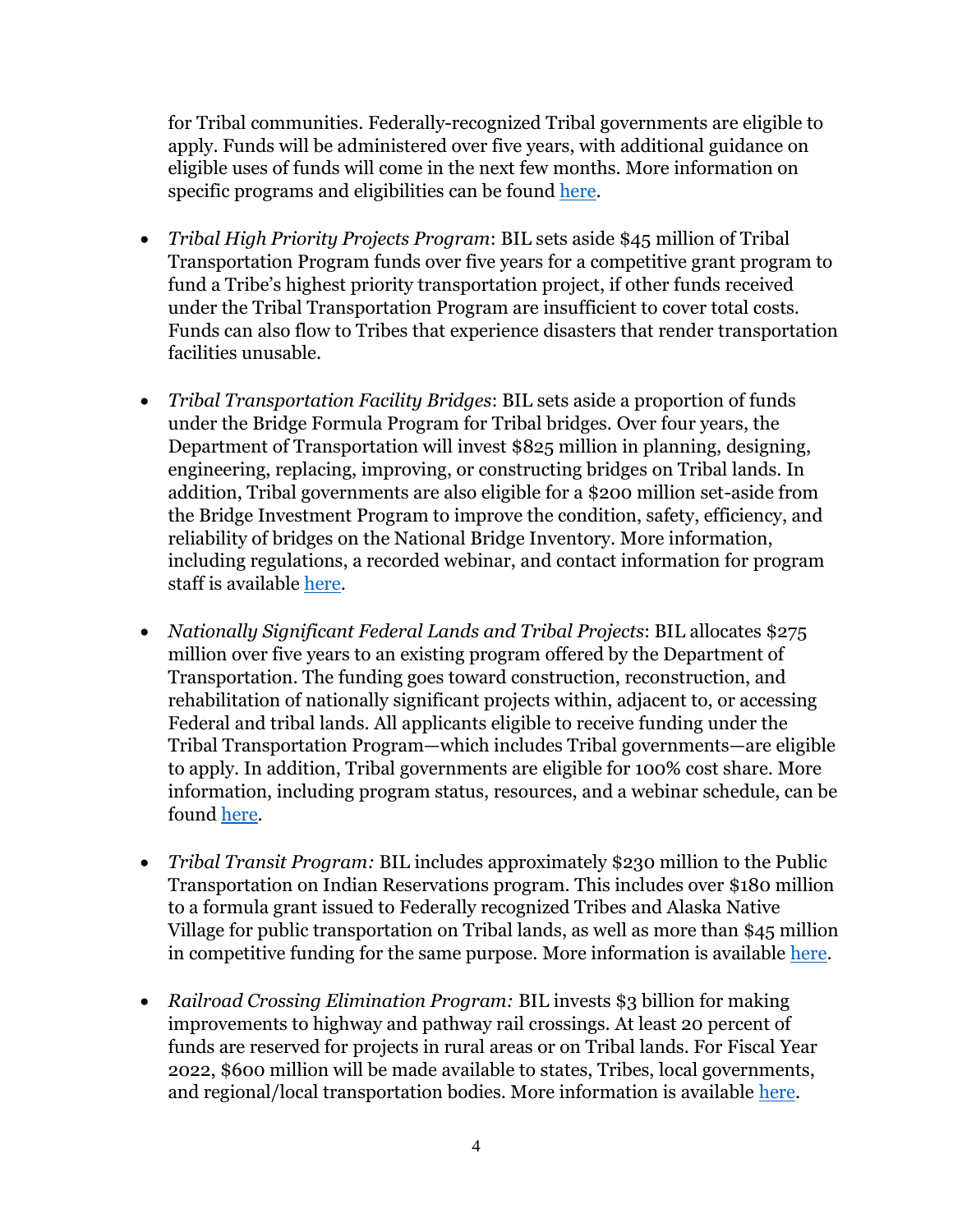## *Protecting Our Shared Environment and Promoting Clean Energy*

Since day one, the Biden-Harris Administration has made combatting the climate crisis a core priority of every aspect of its work to build a better America. Through investments in clean energy, cleaning-up pollutants, and promoting sustainable conservation practices, BIL takes critical steps to protect our planet. This is particularly true on Tribal lands, where a number of BIL program aim to mitigate environmental threats while advancing equity and environmental justice.

- *Tribal Orphaned Well Grant Program*: BIL invests nearly \$4.7 billion into direct Federal spending, grants to states and Tribes, and technical assistance for a new program to plug orphaned oil and gas wells. This includes a \$150 million program to plug, cap, and remediate orphan oil and gas wells on Tribal lands. These unplugged wells are harmful to both humans and our planet through contaminated water, methane emissions, and chemical leakage. Funds can be used for all stages of clean-up, including inventorying the number and scope of abandoned wells, removal of equipment, and site restoration. Application guidance is projected to be published later this year. More information about the structure of the broader orphaned wells program is available [here.](https://www.blm.gov/sites/blm.gov/files/docs/2022-01/IIJA%20federal%20program-%20orphaned%20wells%20webinar%20presentation_508%20compliance.pdf)
- *Tribal Climate Resilience - Community Relocation:* BIL allocates \$130 million for Tribal governments to plan and implement managed retreat, expansion, protect-in-place, and relocation options for threats associated with the climate change and environmental degradation. More information, including details about the 2022 Request for Proposals, can be found [here.](https://www.bia.gov/bia/ots/tribal-climate-resilience-program)
- *Tribal Climate Resilience – Adaptation Planning:* BIL allocates \$86 million for Tribal governments to pursue climate-resilient planning. These funds can be deployed towards a variety of activities related to risk assessment, monitoring, and coastal management, among other eligible purposes. More information, including details about the 2022 Request for Proposals, can be found [here.](https://www.bia.gov/bia/ots/tribal-climate-resilience-program).
- *Energy Efficiency and Conservation Block Grant:* BIL funds a \$550 million investment in a new grant program at the Department of Energy for state, local, and Tribal governments to reduce their fossil fuel footprint and bolster conservation efforts. Funds can go toward a wide array of uses energy-efficient uses, ranging from standing up inspection services for efficiency certification to funding methane capture projects to installing renewable energy technology. The program sets aside 2% of funds—or \$11 million—exclusively for grants and technical assistance to Tribal applicants. More information can be found [here.](https://www.energy.gov/eere/wipo/energy-efficiency-and-conservation-block-grant-program)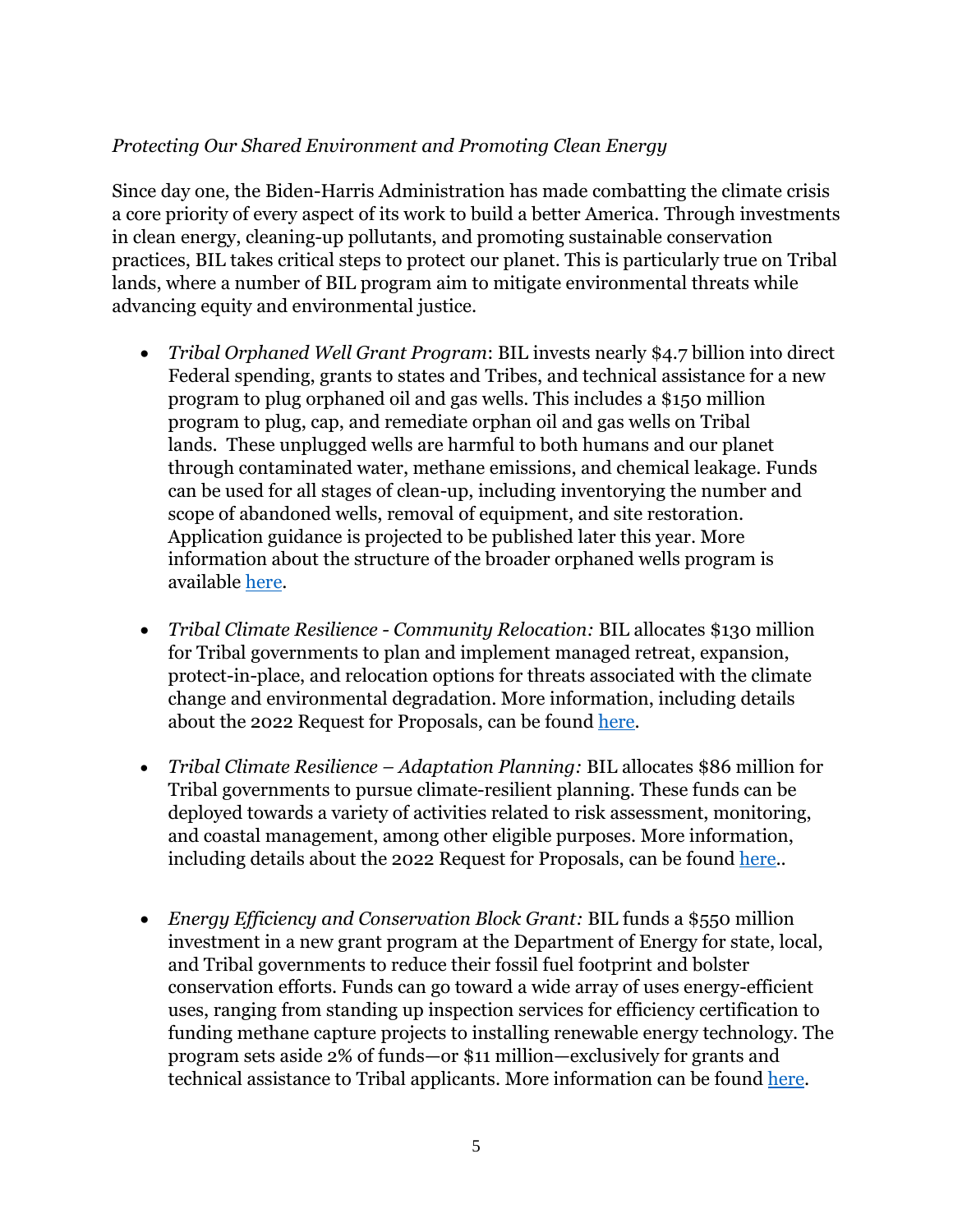- *Electric Grid Resilience Programs*: BIL provides funding under several programs for enhancing the resilience of the electrical grid. Under the Preventing Outages and Enhancing the Resilience of the Electric Grid Program, DOE allocates \$459 million annually via formula, over a period of five years, to states, territories, and Tribes to improve the resilience of the electric grid against disruptive events. The Department of Energy is inviting comment through June 2 on the structure of the program, more information can be found [here](https://netl.doe.gov/bilhub/grid-resilience/formula-grants). Additional information on another grid resilience program, Program Upgrading Our Electric Grid and Ensuring Reliability and Resiliency, that Tribes are eligible for is available [here.](https://www.energy.gov/bil/program-upgrading-our-electric-grid-and-ensuring-reliability-and-resiliency)
- *Hazardous Fuels Treatments:* BIL appropriates up to a combined \$50 million to the Departments of Agriculture and Interior for implementation of the Tribal Forestry Protection Act. This funding will be used to support work on Forest Service or Bureau of Land Management land that poses a fire, disease, or other threat to Tribal forest land, rangeland or tribal communities. More information can be found [here.](https://www.fs.fed.us/restoration/tribal-forest-protection-act/638-project-authority.shtml)

### *Ensuring Clean and Safe Water, and Upgrading Sanitation Systems*

The Biden-Harris Administration believes that access to reliable wastewater systems and safe drinking water is a right for every family. However, a series of water challenges threaten access to that right for communities across the country, especially on Tribal lands. BIL programs provide several opportunities for Tribal communities to pursue sustainable and safe water systems.

- *Indian Health Service Sanitation Facilities Construction Program*: BIL provides a total of \$3.5 billion to the Indian Health Service to address the projects on the IHS Sanitation Deficiency System list. This funding will support the infrastructure necessary to ensure a safe supply of drinking water, reliable sewage systems, and solid waste disposal facilities to promote high-quality health care and disease prevention in Tribal communities. More information about the Division of Sanitation Facilities Construction is available [here.](https://www.ihs.gov/dsfc/)
- *Indian Water Rights Settlement Completion Fund:* BIL authorized \$2.5 billion to satisfy Federal obligations under Indian water rights settlements reached as of November 15th, 2022. This package includes funding for numerous settlements with various Tribes. The Department of Interior has already allocated \$1.7 billion in settlements. Full details about funding recipients is available [here.](https://www.doi.gov/pressreleases/tribes-receive-17-billion-president-bidens-bipartisan-infrastructure-law-fulfill)
- *Clean and Drinking Water State Revolving Funds:* BIL issues \$43.4 billion in additional funding for several programs to promote safe, healthy, and clean drinking water through State Revolving Funds. Each of these EPA funding streams includes a 2% Tribal set-aside, meaning that Tribal governments are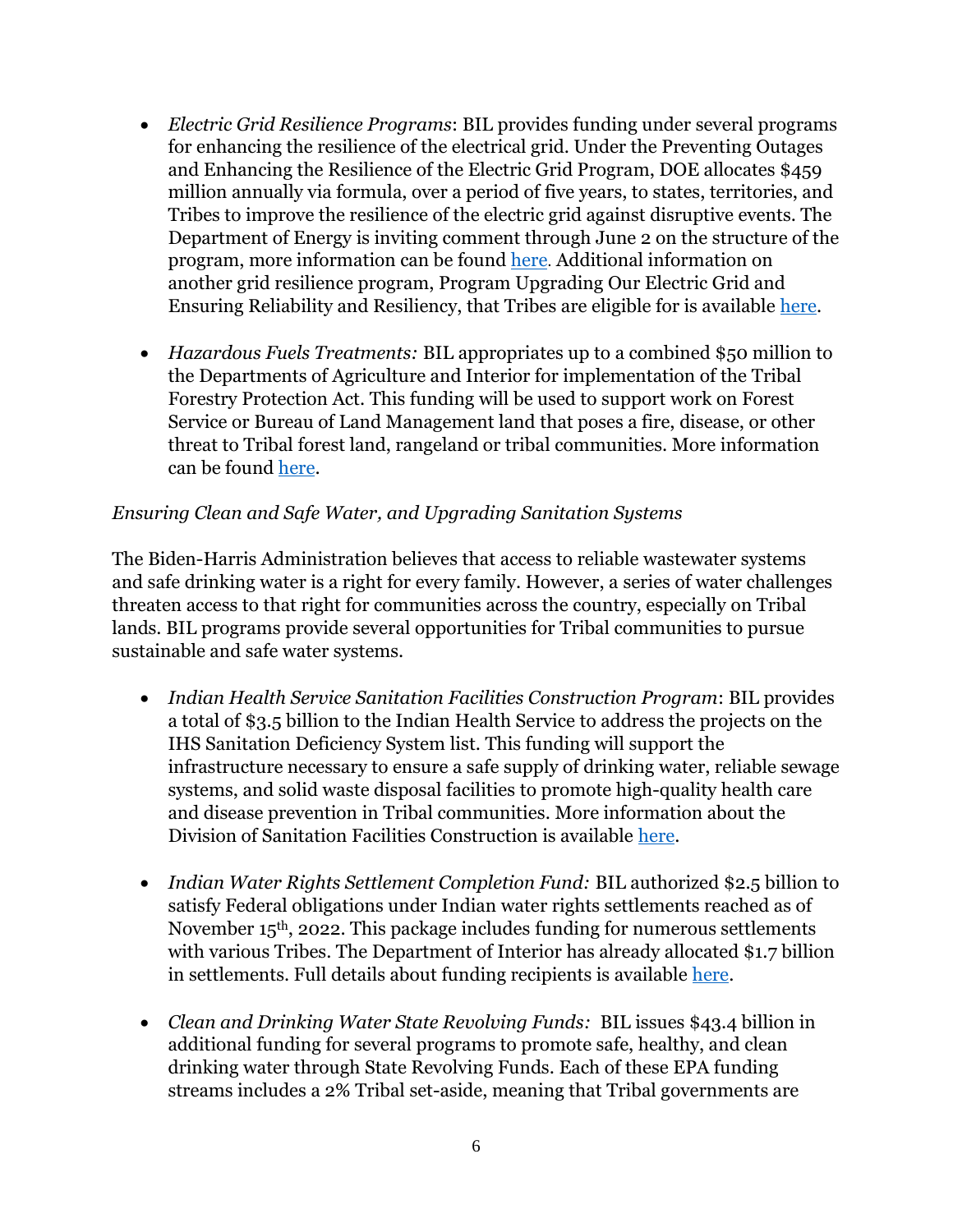eligible to receive approximately \$868 million. The Tribal funding will be allocated as follows: \$234M for Clean Water SRF, \$234M for Drinking Water SRF, \$100M to address emerging contaminants in clean (\$20M) and drinking (\$80M) water, and \$300M in Lead Service Line Removal Funding. EPA Regions are responsible for working with the Indian Health Service (IHS) and the tribes, to identify, prioritize, and select projects to receive funding from its share of the program funds. More information about the Tribal Drinking Water program is available [here](https://www.epa.gov/tribaldrinkingwater) and more information about the Tribal Clean Water program is available [here.](https://www.epa.gov/small-and-rural-wastewater-systems/clean-water-indian-set-aside-program)

- *Fish Passage Restoration*: BIL apportions \$400 million for restoring fish passage. Of this, \$60 million is set aside for Tribes and partnerships with Tribes to remove in-stream barriers. Funds, which take the form of grants, cooperative agreements, and Federal spending, will be dispersed through the National Oceanic and Atmospheric Administration at the Department of Commerce. In addition, a separate program for fish passage at the Department of the Interior will deploy and additional \$200 million for similar projects. More information about fish passage restoration efforts is available [here.](https://www.fisheries.noaa.gov/insight/successful-fish-passage-efforts-across-nation)
- *Safety of Dams, Water Sanitation, And Other Facilities:* BIL provides \$200 million to improve the safety of dams, water sanitation, and other facilities. These funds will be allocated to the Bureau of Indian Affairs and dispersed to Tribal governments to reduce the risk of dam failure. More information about the program is available [here.](https://www.bia.gov/bia/ots/dwp/safety-dams)
- *Tribal Irrigation and Power Systems:* BIL allocates \$50 million in funding to Tribal governments for deferred maintenance and deficiencies at seventeen irrigation projects on Tribal lands. More information about BIA's Branch of Irrigation and Power is available [here](https://www.bia.gov/bia/ots/dwp/irrigation-power) and a press release on the latest round of announced projects is available [here.](https://www.doi.gov/pressreleases/biden-harris-administration-announces-bipartisan-infrastructure-law-investments-dam)
- *Underground Injection Control Grants:* BIL provides \$50 million for a competitive grant program for states and Tribes to support efforts to safeguard drinking water sources from contamination. Seven percent of the overall UIC grant program is set aside for Tribes. BIL funding specifically targets support to wells used for carbon sequestration. More information about the program is available [here.](https://www.epa.gov/uic/underground-injection-control-grants)

### *Investing in Tribal Cybersecurity*

Strengthening our national cyber defenses is a paramount priority for the Biden-Harris Administration. Over the past several months, the Administration has issued executive orders, worked to create public-private partnerships, and bolstered cyber defense at the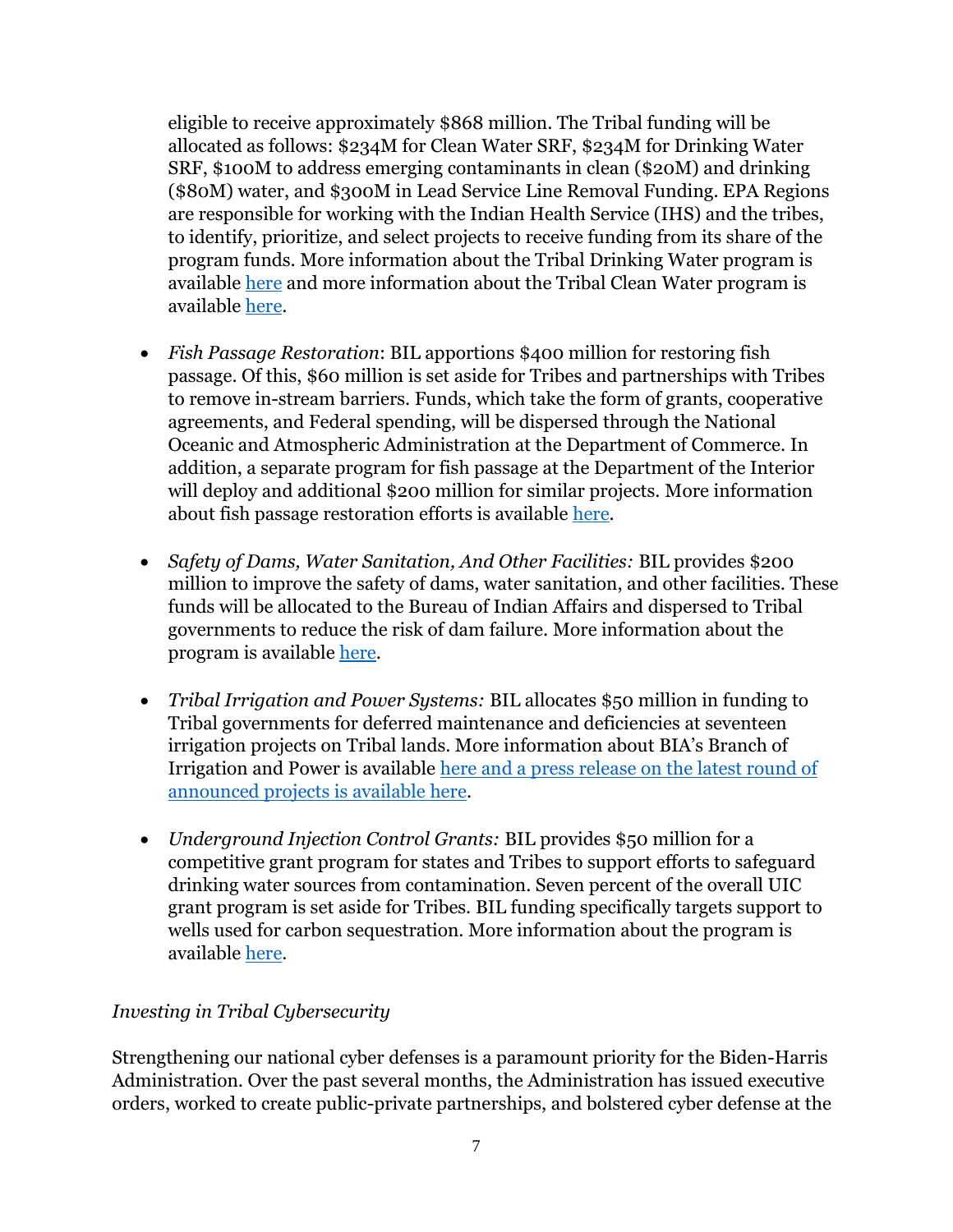Federal level. Through the State and Local Cybersecurity Grant program, BIL also makes critical investments to keep Tribal data, governments, and communities safe from the threat of cyber-attacks.

• *State and Local Cybersecurity Grant Program:* BIL allocates \$1 billion toward mitigating cybersecurity risks and cybersecurity threats to governmental information security systems. Tribal governments—as well as states and territories—are eligible to apply for these grants. A base level of three percent—or \$30 million—of the overall grant funds are reserved for Tribal governments. In addition, BIL tasks the Department of Homeland Security with preparing a report and recommendations on Tribal government cybersecurity to Congress. Applications for these funds are projected to open in the third quarter of 2022.

## **Part II: Additional Opportunities for Tribal Applicants**

Beyond this historic guaranteed investment, BIL also offers billions of dollars in competitive and other funding that Tribes and Tribal entities are eligible to apply for. The following section lists some of the opportunities that may be most responsive to challenges and opportunities facing Tribal communities. These programs range from broadband infrastructure to water system assistance and land clean-up. In many cases, though money is not set aside explicitly for Tribal communities, Tribal applicants are eligible to receive additional benefits.

### *Promoting affordable, high-speed internet:*

*Affordable Connectivity Program*: BIL provided the Federal Communications Commission with \$14.2 billion to subsidize the cost of internet service for lowerincome households. Households on Tribal lands are eligible to receive a subsidy of up to \$75 per month for internet. Eligible households can also receive a onetime discount of up to \$100 to purchase a laptop, desktop or tablet. The Administration has also secured commitments from 20 leading internet service providers to offer ACP-eligible households high-speed, high-quality internet plans for no more than \$30 per month. Eligible families who pair their ACP benefit with one of these plans can receive high-speed internet at no cost. More information about the Affordable Connectivity Program can be found at [GetInternet.Gov.](https://www.whitehouse.gov/getinternet/?utm_source=getinternet.gov)

• *Middle Mile Grants Program:* BIL provided the Department of Commerce with \$1 billion for construction of middle mile broadband infrastructure. As a result of historical inequities, Tribal lands are often situated in "internet deserts" without any internet service. Moreover, even when Tribal households and businesses have internet access, they are often faced with exorbitant rates because the cost of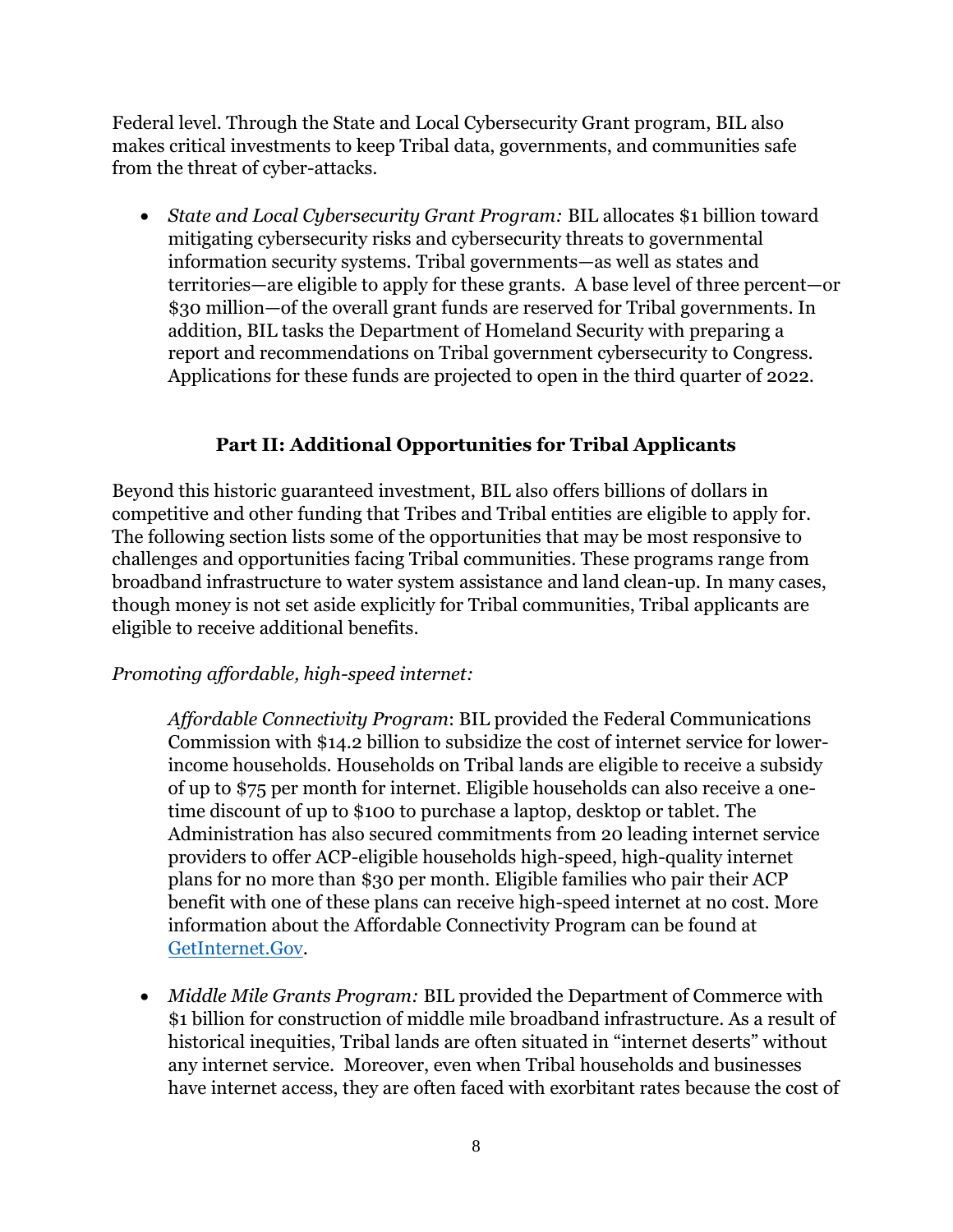providing service is higher on many Tribal lands. The new Middle Mile Grants Program funds vital middle mile infrastructure, which facilitates access to broader internet infrastructure. Tribal governments, other Native entities, electric cooperatives, and nonprofits are eligible to apply. In addition, Tribes may receive a cost share waiver. Applications are projected to open in Q2 of 2022. Additional information on this program can be found [here.](https://broadbandusa.ntia.doc.gov/resources/grant-programs/enabling-middle-mile-broadband-infrastructure-program)

• *ReConnect Program:* BIL apportions \$1.926 billion for projects funded by the Department of Agriculture's ReConnect Program. These funds will be used to provide loans and grants to construct, improve, or acquire the infrastructure needed to deploy high-speed internet to rural areas across the country. USDA has waived the 25% matching funds requirement for grant proposals that would serve socially vulnerable communities or submitted by Federally recognized Tribes. BIL expanded this waiver to Alaska Native Corporations, and to proposals serving colonias or persistent poverty counties. For individual questions, please contact Tedd Buelow, Rural Development Tribal Coordinator at [tedd.buelow@usda.gov,](mailto:tedd.buelow@usda.gov) or Laurel Leverrier, Assistant Administrator for Rural Utilities Service – Telecommunications Program at [laurel.leverrier@usda.gov.](mailto:laurel.leverrier@usda.gov) More information about the ReConnect program is available [here.](https://www.usda.gov/reconnect)

### *Rebuilding Roads, Bridges, and Public Transportation in Indian Country:*

- *Nationally Significant Freight and Highway Projects (INFRA):* BIL invests \$8 billion in a competitive grant process for multimodal freight and highway projects. Tribal governments are eligible to apply, and BIL amended the law to include a minimum 30 percent set-aside for small projects, largely intended for rural areas. More information about the program is available in the [combined](https://www.transportation.gov/briefing-room/president-biden-us-dot-announce-29-billion-bipartisan-infrastructure-law-funding)  [FY22 funding opportunity](https://www.transportation.gov/briefing-room/president-biden-us-dot-announce-29-billion-bipartisan-infrastructure-law-funding) released in March.
- *National Infrastructure Project Assistance (MEGA)*: BIL establishes a new program at the Department of Transportation to provide grants for highway or bridge projects, freight intermodal (including public ports) or freight rail projects, railway-highway grade separation or elimination projects, intercity passenger rail projects, or public transportation projects of national or regional significance. BIL provides \$5 billion over five years in competitive grants for these projects. Tribal governments and consortia of Tribal governments are eligible to apply. More information about the program is available in the combined FY22 [funding opportunity](https://www.transportation.gov/briefing-room/president-biden-us-dot-announce-29-billion-bipartisan-infrastructure-law-funding) released in March.
- *Rural Surface Transportation Program:* BIL provides \$2 billion dollars to a new Rural Surface Transportation grant program, including \$300 million for FY22. These funds can be deployed to rural areas, including on Tribal lands. The goals include increasing connectivity, safety, and economic growth. More information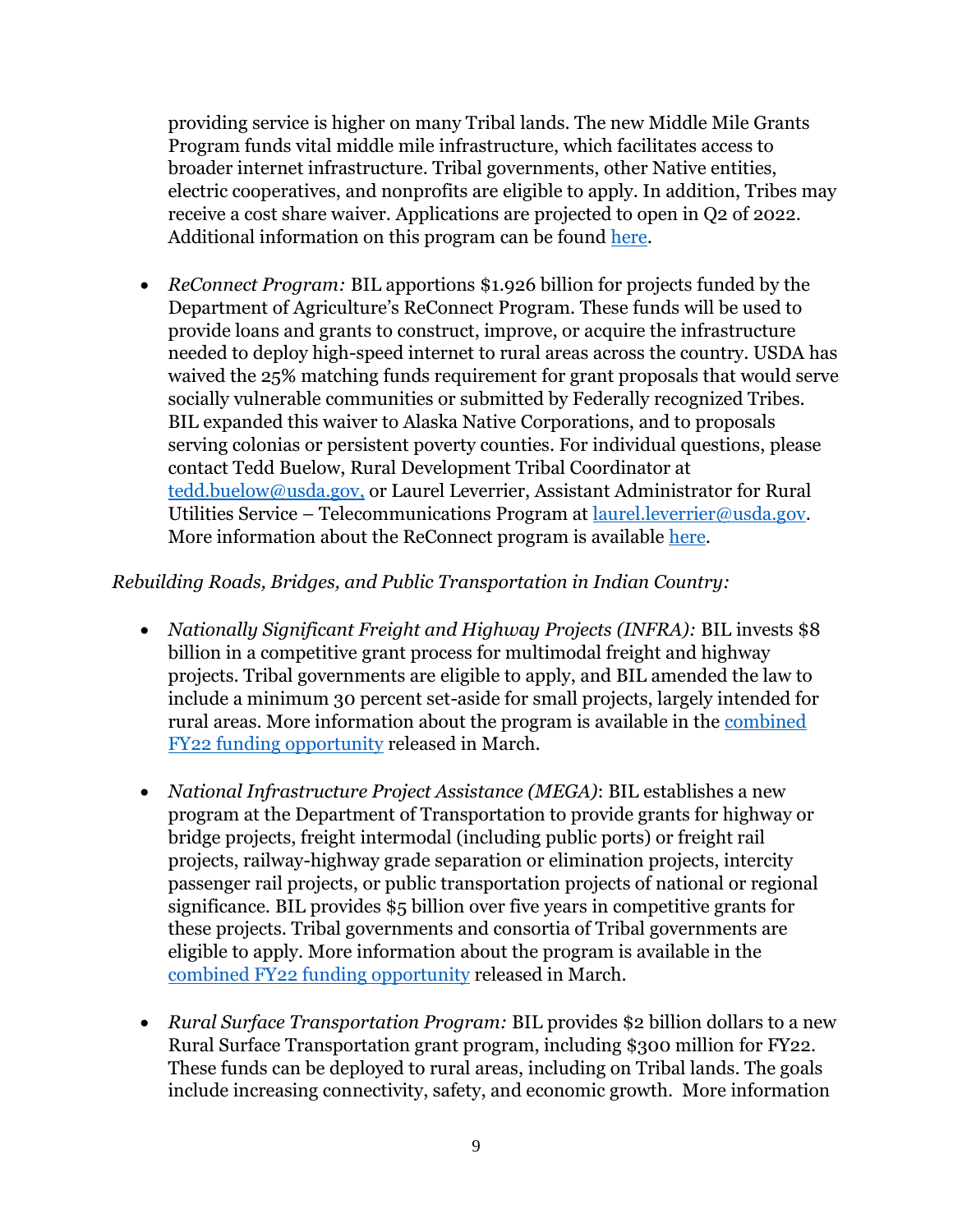about the program is available in the combined FY22 [funding opportunity](https://www.transportation.gov/briefing-room/president-biden-us-dot-announce-29-billion-bipartisan-infrastructure-law-funding) released in March.

- *Bridge Investment Program:* BIL invests \$12.2 billion over four years through the new Bridge Investment Program to support projects that improve bridge safety, efficiency, and reliability. States, metropolitan planning organization, local governments, and Tribal governments are eligible to apply. Additional information on application release is forthcoming and will be available [here.](https://www.fhwa.dot.gov/bipartisan-infrastructure-law/bridges.cfm)
- *Local and Regional Project Assistance*: BIL expands the Department of Transportation's existing RAISE (previously "BUILD/TIGER") competitive grants program to provide \$7.5 billion over four years. Eligible parties, including Tribal governments, can apply for grants for highways, bridges, passenger rail, ports, airports, and other surface transportation projects of local or regional significance. More information is available [here.](https://www.transportation.gov/RAISEgrants)
- *Safe Streets and Roads for All Program:* BIL includes \$5 billion for a new competitive Safe Streets and Roads for All program. Studies show that Tribal communities have been disproportionately impacted by roadway fatalities. Recipients, including Tribal governments, can use funds to support "vision zero" plans and other investments in transportation systems that reduce fatalities. More information is available [here.](https://www.transportation.gov/SS4A)
- *Highway Safety Programs:* BIL invests nearly \$2 billion in formula funding for highway safety programs through the Department of Transportation. Part of this money will flow directly to Tribes, with additional opportunities available through competitive grants. Tribes may also receive a cost share waiver, meaning they do not need to provide matching funds.
- *Reconnecting Communities Pilot Program*: BIL establishes a pilot program at the Department of Transportation to provide grants to conduct feasibility studies, planning activities, and construction activities on existing eligible transportation facilities that create barriers for community connection. The law apportions \$1 billion to this effort through competitive grants to eligible facilities. More information is available [here.](https://www.transportation.gov/grants/reconnecting-communities)
- *Bus and Bus Facilities:* BIL includes over \$3.1 billion in formula funding for Bus and Bus Facilities, and nearly \$2 billion for competitive grants. Tribal governments are eligible to receive money from both grant programs to rehabilitate, replace, purchase or lease buses or bus-related facilities. More information is available [here.](https://www.transit.dot.gov/bus-program)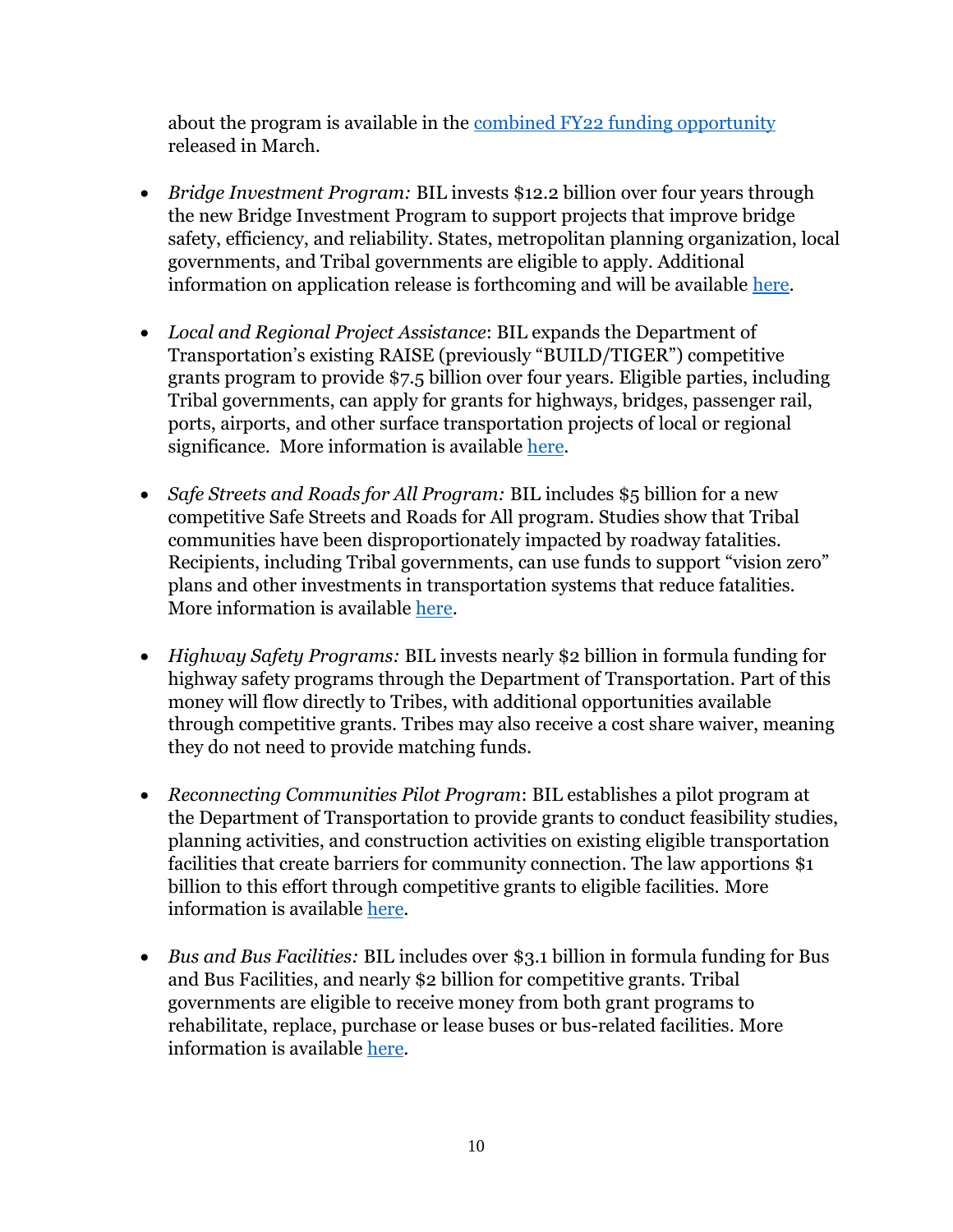- *National Culvert Removal, Replacement, & Restoration Grant*: BIL allocates \$200 million for the National Culvert Removal, Replacement, and Restoration Program at the Department of Transportation. This program will provide grants to states, local governments, and Tribes to remove or improve culverts in service of improved fish passage.
- *Grants for Charging and Fueling Infrastructure:* BIL creates several programs for deployment of fueling infrastructure such as electric vehicle chargers. EV charging deployment can support a transition to clean and affordable electric vehicles. Tribes are eligible applicants for \$2.5 billion in funding for communitybased charging and alternative fuels corridors. Grant details will be available soon. More information is available [here.](https://driveelectric.gov/)

## *Protecting Our Shared Environment and Promoting Clean Energy:*

- *Clean School Bus Program:* BIL provides the Environmental Protection Agency with \$5 billion over five years to replace existing school buses with clean school buses and zero emission school buses. Tribes, Tribal organizations, or Triballycontrolled schools responsible for the purchase of school buses or providing school bus service for a Bureau of Indian Affairs (BIA) funded school are eligible to apply. The program gives priority for applications that propose to replace buses that serve BIA-funded school districts and school districts that receive basic support payments under section  $7703(b)(1)$  of title 20 for children who reside on Tribal land. Information about Clean School Bus funding programs may be found at [www.epa.gov/cleanschoolbus](http://www.epa.gov/cleanschoolbus) and questions may be directed to [CleanSchoolBus@epa.gov.](https://www.bia.gov/bia/ots/tribal-climate-resilience-program)
- *Battery Manufacturing and Recycling Grants and Battery Material Processing Grants:* BIL apportions \$3 billion each to two grant programs that promote manufacturing, processing, and recycling for batteries. In both grant programs, the law directs the Secretary to prioritize applicants who partner with Tribes. More information is available [here](https://www.energy.gov/bil/battery-manufacturing-and-recycling-grants) and [here.](https://www.energy.gov/bil/battery-materials-processing-grants)
- *Solid Waste Management and Recycling*: BIL invests \$350 million in funding for new grant programs focused on local waste management infrastructure and recycling programs, improving consumer education and outreach on recycling, and reducing contamination of the recycling and organics waste streams. More information is available [here.](https://www.epa.gov/infrastructure/cleanup-revitalization-and-recycling-investments) To receive periodic updates on grants related to recycling and supporting a circular economy for all, sign up [here](https://www.epa.gov/recyclingstrategy/forms/stay-connected) or email EPARecycles@epa.gov.
- *Brownfields Projects:* BIL authorizes \$1.5 billion in additional funding to support the EPA's Brownfields program to help communities, states, and Tribal nations to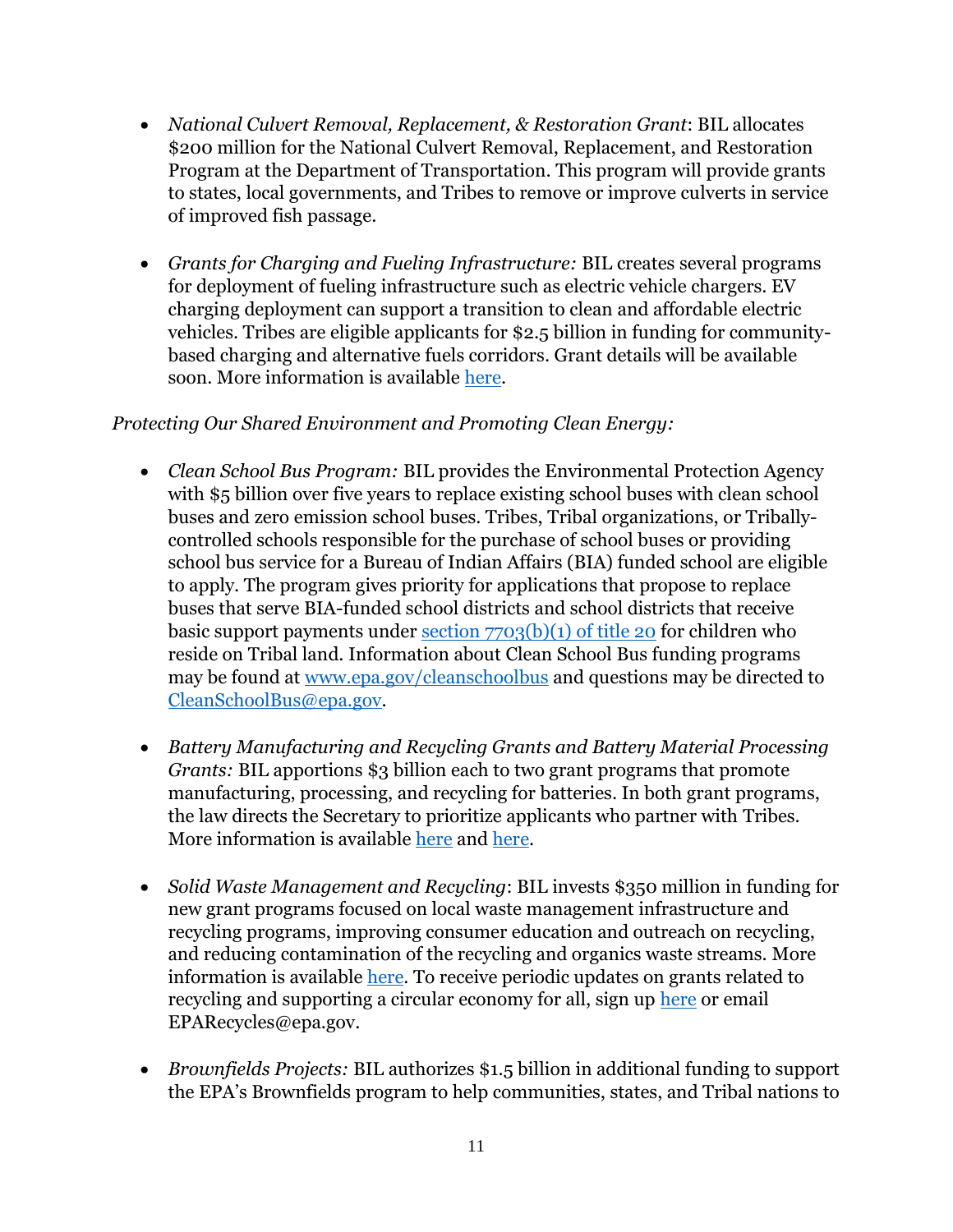clean up Brownfields in a safe and sustainable manner. Brownfields are sites whose development or expansion is constrained by the presence of toxic contaminants. \$1.2 billion of this funding will go to competitive grants, while \$300 million will fund state and Tribal Nation response programs. Potential applicants for brownfields grants should become familiar with application guidelines and determine which priority sites are eligible for funding. More information about available brownfields grants and other available resources for communities can be found [here.](https://www.epa.gov/brownfields/overview-epas-brownfields-program) Information about BIL's historic investments in the program is available [here.](https://www.epa.gov/brownfields/bipartisan-infrastructure-law-historic-investment-brownfields)

- *Pacific Coastal Salmon Recovery Fund*: BIL provides \$172 million to support recovery efforts for Pacific coastal salmon through the National Oceanic and Atmospheric Administration at the Department of Commerce. These investments will protect, restore, and conserve Pacific salmon and steelhead and their habitats through competitive funding to the states of Alaska, Washington, Oregon, Idaho, Nevada, and California and Federally recognized tribes of the Columbia River and Pacific Coast (including Alaska), or their representative Tribal commissions and consortia. More information is available [here.](https://www.fisheries.noaa.gov/grant/pacific-coastal-salmon-recovery-fund)
- *Energy Improvement in Rural and Remote Areas*. BIL allocates \$1 billion to provide financial assistance to increase environmental protection from the impacts of energy use and improve resilience, reliability, safety and availability of energy in rural or remote areas of the U.S. Tribal groups are eligible to apply for funding. The Department of Energy expects to provide technical assistance funding for this program beginning in summer of 2022. More information is available [here.](https://www.energy.gov/bil/energy-improvement-rural-or-remote-areas)
- *Clean Hydrogen Manufacturing Recycling Research, Development and Demonstration Program.* BIL allocates \$500 million to provide Federal financial assistance to advance new clean hydrogen production, processing, delivery, storage and use equipment manufacturing technologies and techniques. Priority will be given to projects that operate in partnership with Tribal energy development organizations, Indian Tribes, Tribal organizations, Native Hawaiian community-based organizations. The Department of Energy anticipates publishing a Notice of Intent on program design in summer of 2022. More information is available [here.](https://www.energy.gov/bil/clean-hydrogen-manufacturing-recycling)
- *Regional Clean Hydrogen Hubs*. BIL allocates \$8 billion to support the development of at least four regional clean hydrogen hubs to improve clean hydrogen production, processing, delivery, storage and end use. These efforts will contribute to a broader strategy for a national clean hydrogen network. Potential recipients include technology developers, industry, national labs, utilities, state, local, and Tribal governments, among others. The Department of Energy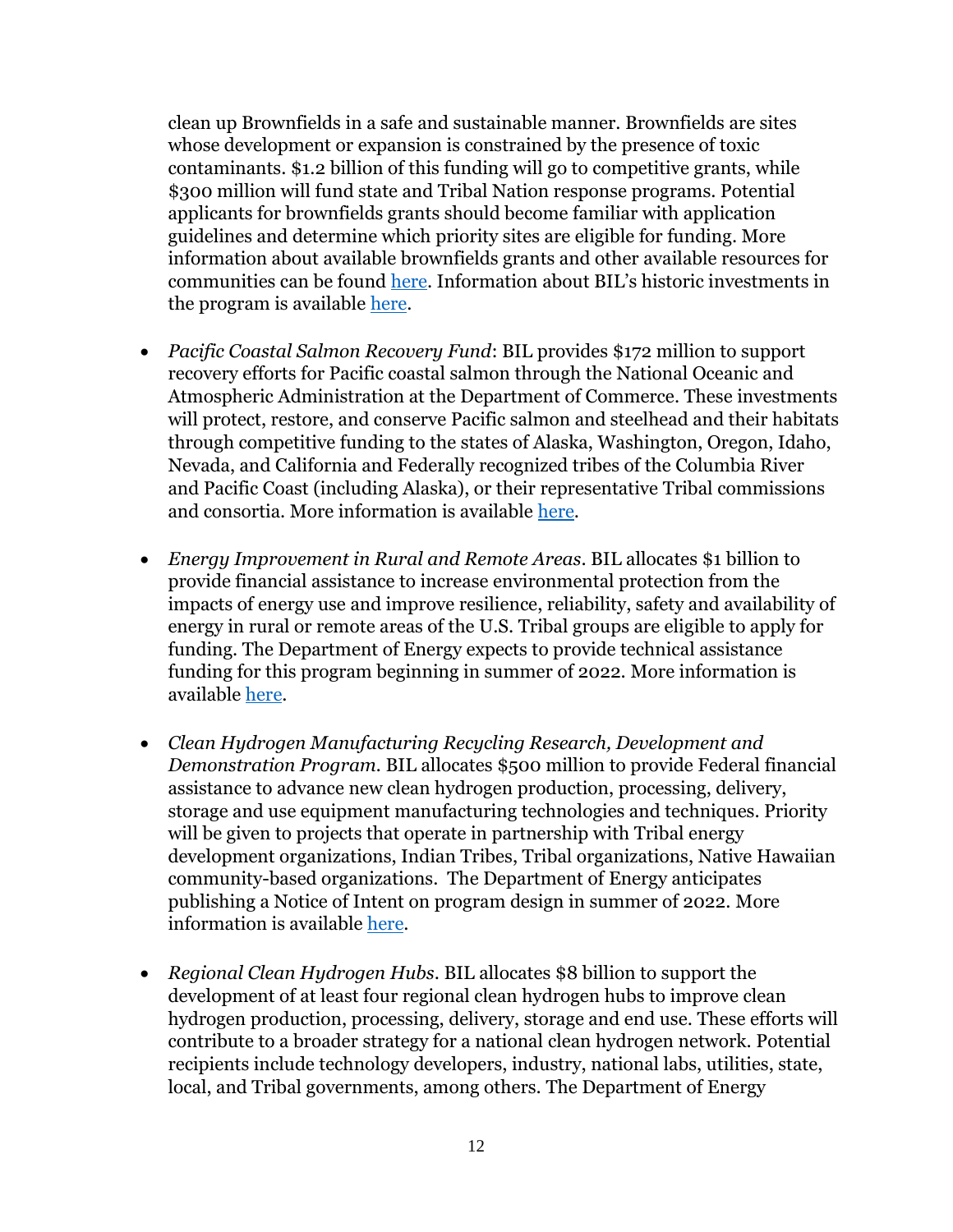anticipates an initial funding opportunity announcement in fall of 2022. More information can be found [here.](https://www.energy.gov/bil/regional-clean-hydrogen-hubs)

## *Ensuring Clean and Safe Water, and Upgrading Sanitation Systems:*

• *Planning Assistance to State and Tribes:* BIL apportions \$30 million to states and Tribes for planning assistance related to water resource challenges through the Army Corps of Engineers. Tribal cost share requirements for projects are waived, up to \$200,000.

# *Additional programs*

- *Regional Commissions:* BIL provided \$1.38 billion to the regional commissions, which are Federal-state partnerships that invest in infrastructure and workforce and business development in distressed communities across the United States. Tribal entities located in the commissions' regions are eligible to apply for grants. The commissions include Appalachian Regional Commission, Delta Regional Authority, Denali Commission, Northern Border Regional Commission, and Southeast Crescent Regional Commission.
- *Tribal Benefits for Infrastructure Permitting Assistance - Permitting Council:*  The Permitting Council is a unique Federal agency charged with improving the transparency, predictability, and outcomes of the Federal environmental review and authorization process for certain critical infrastructure projects in the following industry sectors: renewable and conventional energy production, electricity transmission, surface transportation, aviation, ports and waterways, water resource projects, broadband, pipelines, manufacturing, mining, and carbon capture.

Established in 2015 by Title 41 of the Fixing America's Surface Transportation Act (FAST-41), the Permitting Council is comprised of 16 members, including the Executive Director (Permitting Council Chair), the Deputy Secretary (or equivalent) from 13 Federal agencies, the Chair of the Council on Environmental Quality, and the Director of the Office of Management and Budget. FAST-41 is intended to facilitate good project management practices, foster a high level of communication and collaboration, and provide transparency to achieve a highquality, accountable, and effective project review and permitting process.

FAST-41 coverage is voluntary – project sponsors must apply for and receive FAST-41 coverage to receive the benefits of the FAST-41 program, which include:

o (i) a coordinated and comprehensive permitting timetable posted on the Federal Permitting Dashboard that contains all Federal environmental reviews and permits needed to begin project construction;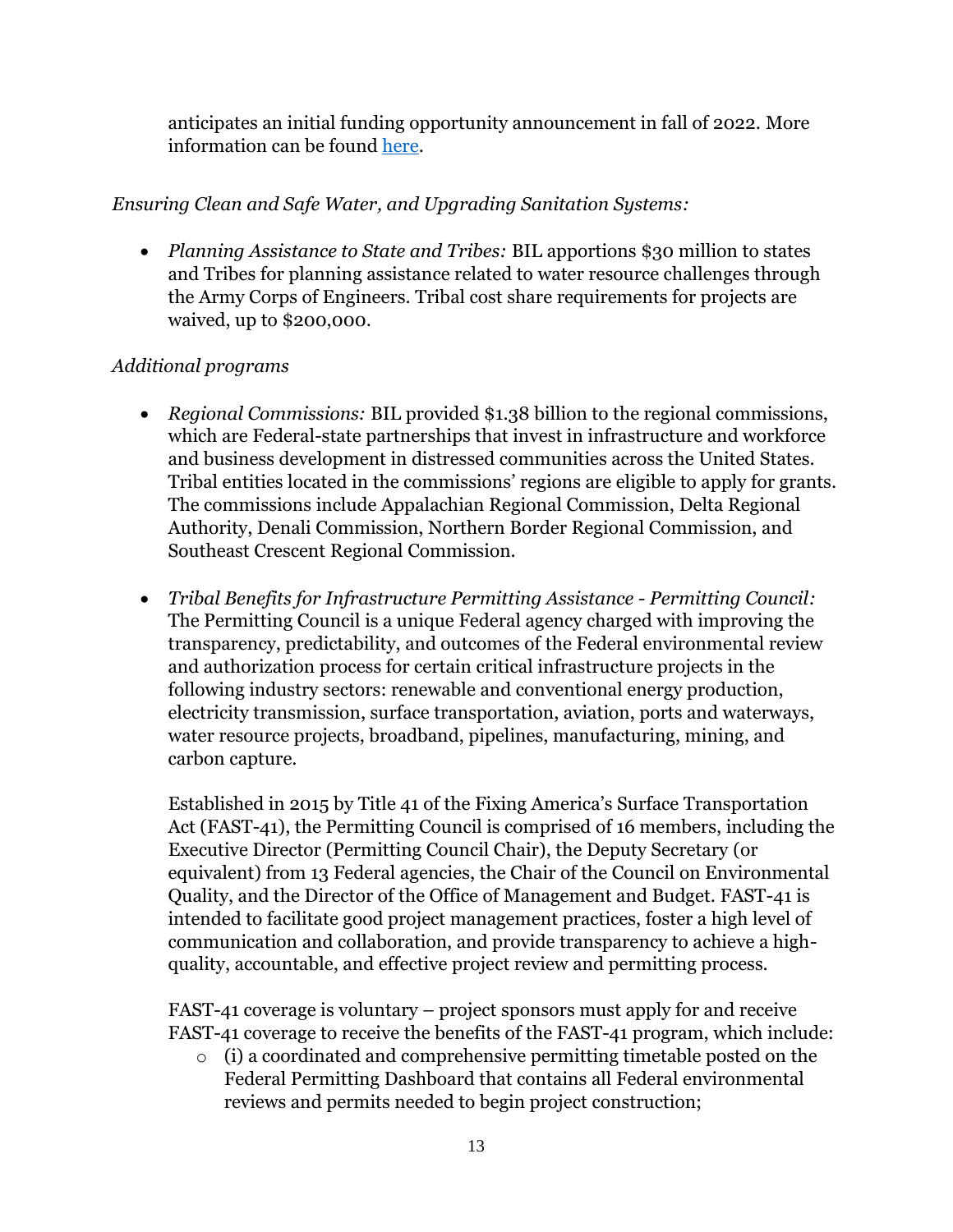- o (ii) mandatory interagency coordination in processing all project-related reviews and authorizations;
- o (iii) mandatory Federal consultation with the project sponsor on all permitting timetable modifications;
- $\circ$  (iv) unique elevation procedures that allow agency principles to directly resolve covered project permitting issues; and
- o (v) access to funding opportunities to make the project review and permitting process more efficient.

The BIL lowers the barriers to FAST-41 access for infrastructure projects that are sponsored by an Indian Tribe, an Alaska Native Corporation, a Native Hawaiian organization, the Department of Hawaiian Home Lands, or the Office of Hawaiian Affairs, if that project is also intended to be located on lands owned or under the jurisdiction of the same project sponsor.

Additionally, the BIL grants the Permitting Council Executive Director new authority to transfer Federal funds to Tribal governments to facilitate timely and efficient environmental reviews and authorizations for FAST-41 covered projects (e.g., Historical Preservation Act section 106 reviews, NEPA review, Governmentto-Government consultations, etc.).

For more information, please visit the Permitting Council's website here; or email at fast.fortyone@fpisc.gov

# **Additional Information**

## **Infrastructure Guidebook**

A complete Guidebook to the Bipartisan Infrastructure Law for state, local, Tribal, and territorial governments, and other partners—including detailed information about awarding agencies, funding amounts, availability, and eligible uses—can be found [here.](https://www.whitehouse.gov/wp-content/uploads/2022/01/BUILDING-A-BETTER-AMERICA_FINAL.pdf)

## **Agency Contact Information**

Department of Transportation: [intergov@dot.gov](mailto:intergov@dot.gov) Department of Interior: [OIEA@ios.doi.gov](mailto:OIEA@ios.doi.gov) Department of Commerce: [CommerceIGA@doc.gov](mailto:CommerceIGA@doc.gov) Department of Energy: [DL-RegionalSpecialists@hq.doe.gov](mailto:DL-RegionalSpecialists@hq.doe.gov) Department of Agriculture: [EIA@usda.gov](mailto:EIA@usda.gov) Environmental Protection Agency: [State&Local@epa.gov](mailto:State&Local@epa.gov) Federal Emergency Management Agency: [https://www.fema.gov/grants/mitigation/building-resilient-infrastructure](https://www.fema.gov/grants/mitigation/building-resilient-infrastructure-communities)[communities](https://www.fema.gov/grants/mitigation/building-resilient-infrastructure-communities)